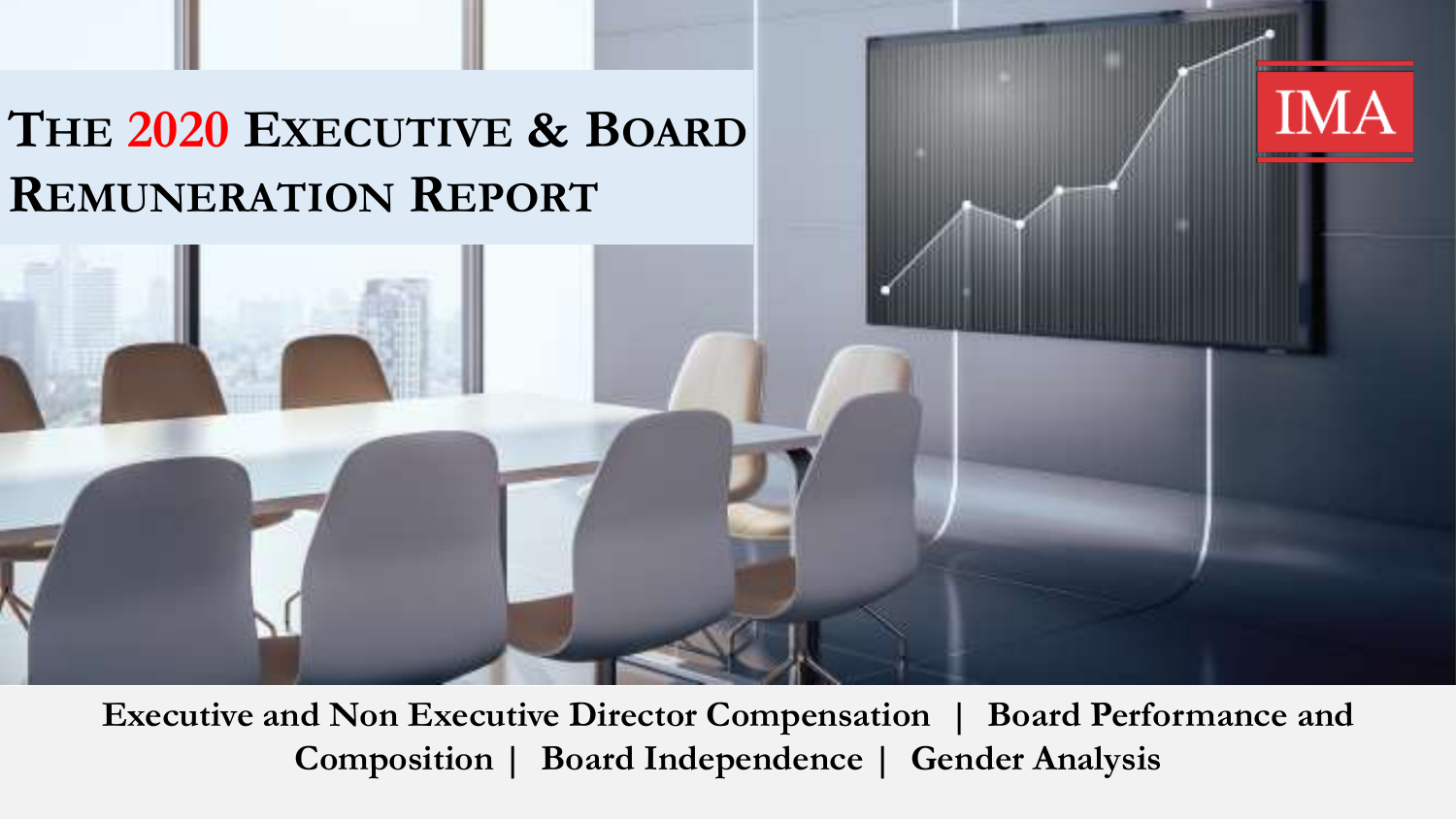## **A STUDY OF TRENDS IN BOARD COMPENSATION AND PAY STRUCTURE**



**The 2020 Executive and Board Remuneration Report** analyses compensation trends for Directors on the Boards of listed and unlisted companies in India. This edition covers 1,837 companies and 16,611 Directors in its analysis. The report covers the following areas:



## **Board Governance Metrics**

Board size and composition • number of IDs and NEDs • share of income from ID roles • Board independence  $\bullet$  promoter presence on the Board • total Board pay bill • number of Board meetings held each year.

## **Executive Directors' Compensation**

Compensation trends for Executive Directors from FY16-20 • total pay (means, medians, and other percentiles) • pay composition; change in pay FY16-20 • list of highest paid CMDs, CEO and CFOs • correlation between pay vs performance.

#### **Non-Executive Directors' Compensation**

NED and Non-Executive Chairman pay trends composition and splits by revenue, profit, company age, ownership, market cap, sector.

## **Gender Diversity and Equality**



Male vs female representation across executive levels • company with no female representation • gender-wise pay split by level • changes in pay FY16-20 • female pay composition.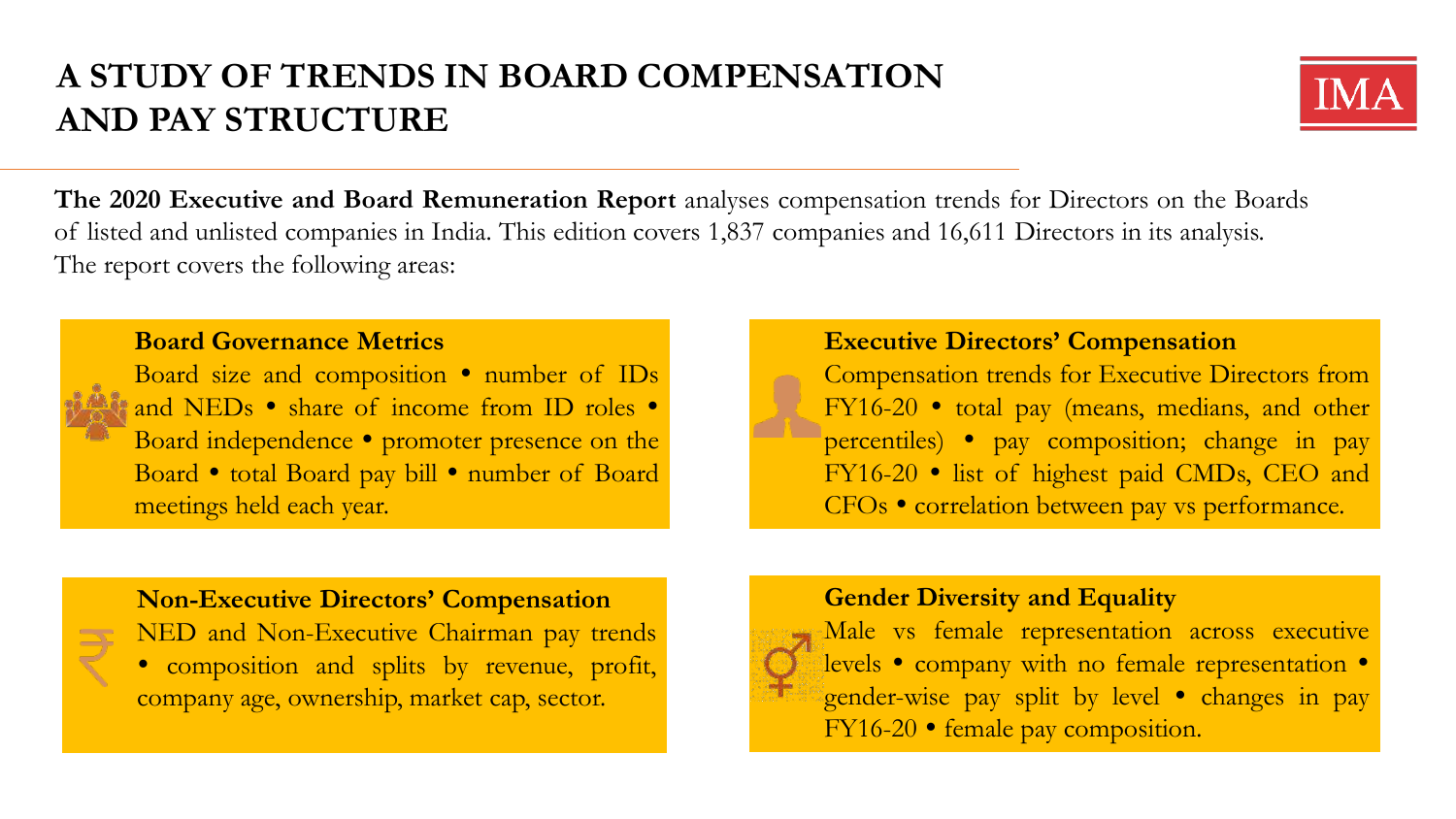# **DETAILED PEER COMPARISONS & CROSS TABULATIONS**





**1,837 listed and unlisted companies studied**



**5 years of compensation trends**



**6 top Exec and NED positions covered**



**16,611 Executives/Directors reviewed**



**Data segmented across 11 sectors**



**7-way Cross tabulation**

**In addition to sector, revenue, profits and ownership splits,** detailed **cross-tabulations** are made on the basis of the following parameters:

- **Designation:** CMD, CEO, CFO, CS, NED and Non-Exec Chairman
- **Market cap:** Large cap, mid cap, small cap, micro cap and unlisted companies
- **Company Age group:** <Pre liberalisation (<1991); Liberalisation to GFC (1991-2007); Post GFC (2008 and after)
- **Gender:** Male vs female
- **Environmental, social and governance (ESG) criteria:** Large and mid cap ESG companies

*The report is based on the latest available data (FY20) collated and distilled from company annual reports and filings with the Ministry of Corporate Affairs (MCA), Government of India.*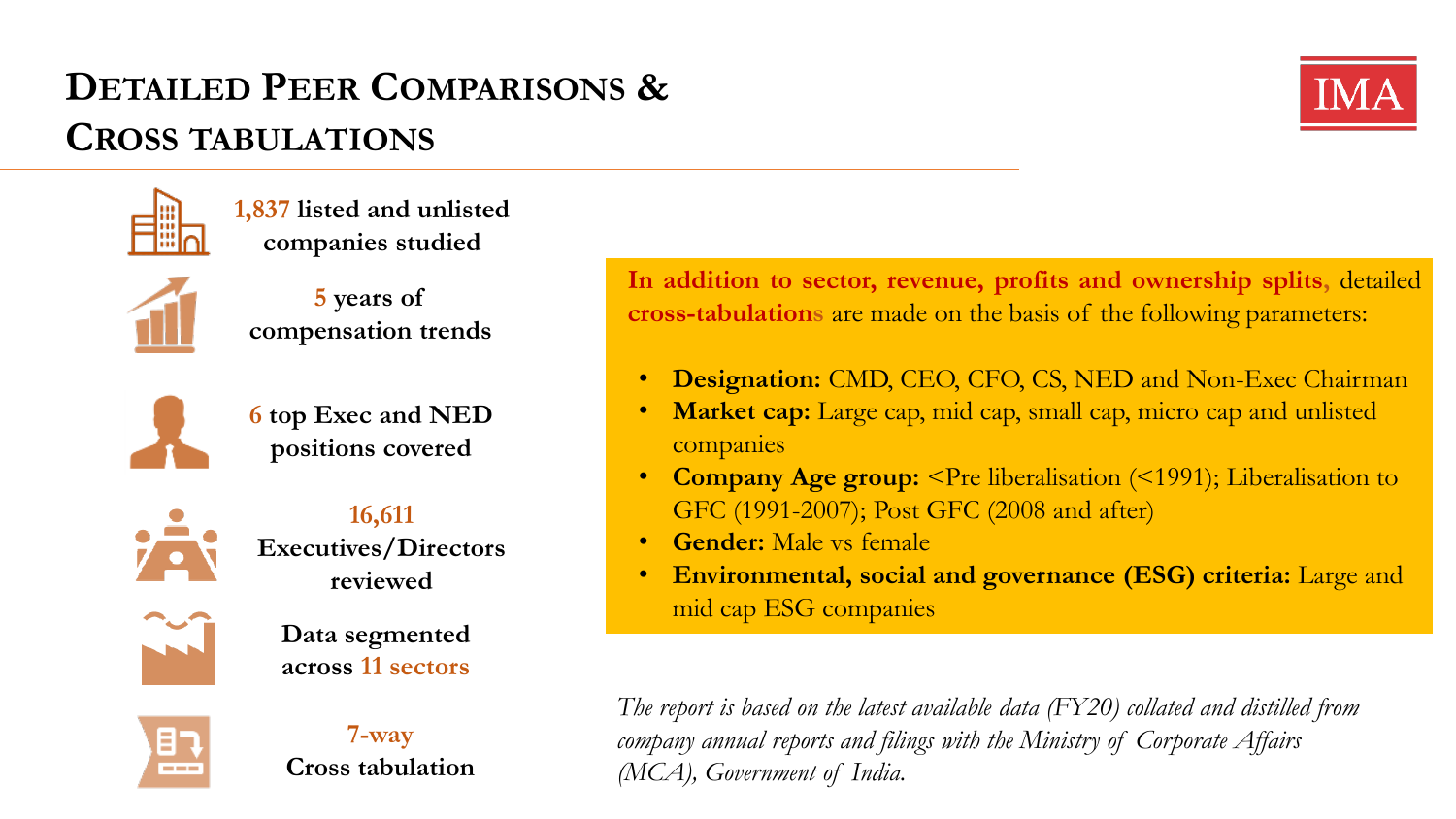# **IN-DEPTH COVERAGE ACROSS SECTORS, OWNERSHIP LEVELS AND MORE**



*Other segmentation parameters include: by company age and by PAT*

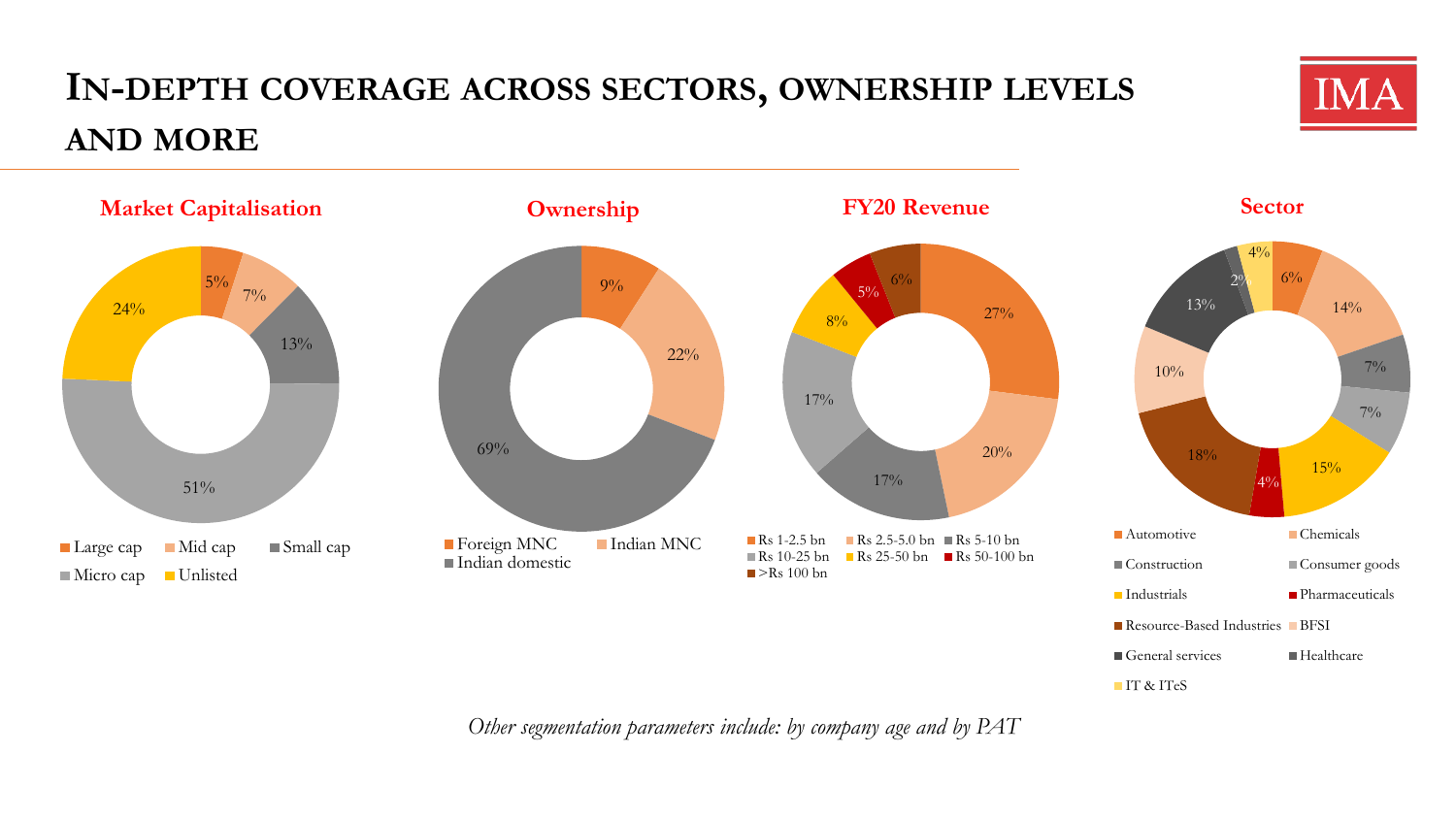

## **ENABLING CXOS WITH THOUGHT PROVOKING INSIGHTS**

The **240+ page report** helps to:

- $\checkmark$  Identify trends in top-executive and Board-level pay
- Understand the composition of Boards across India
- $\checkmark$  Establish benchmarks for compensation to Directors based on leading industry practices and detailed peer comparisons
- Determine correlations between pay and performance
- Recognise gender pay gaps across executive levels

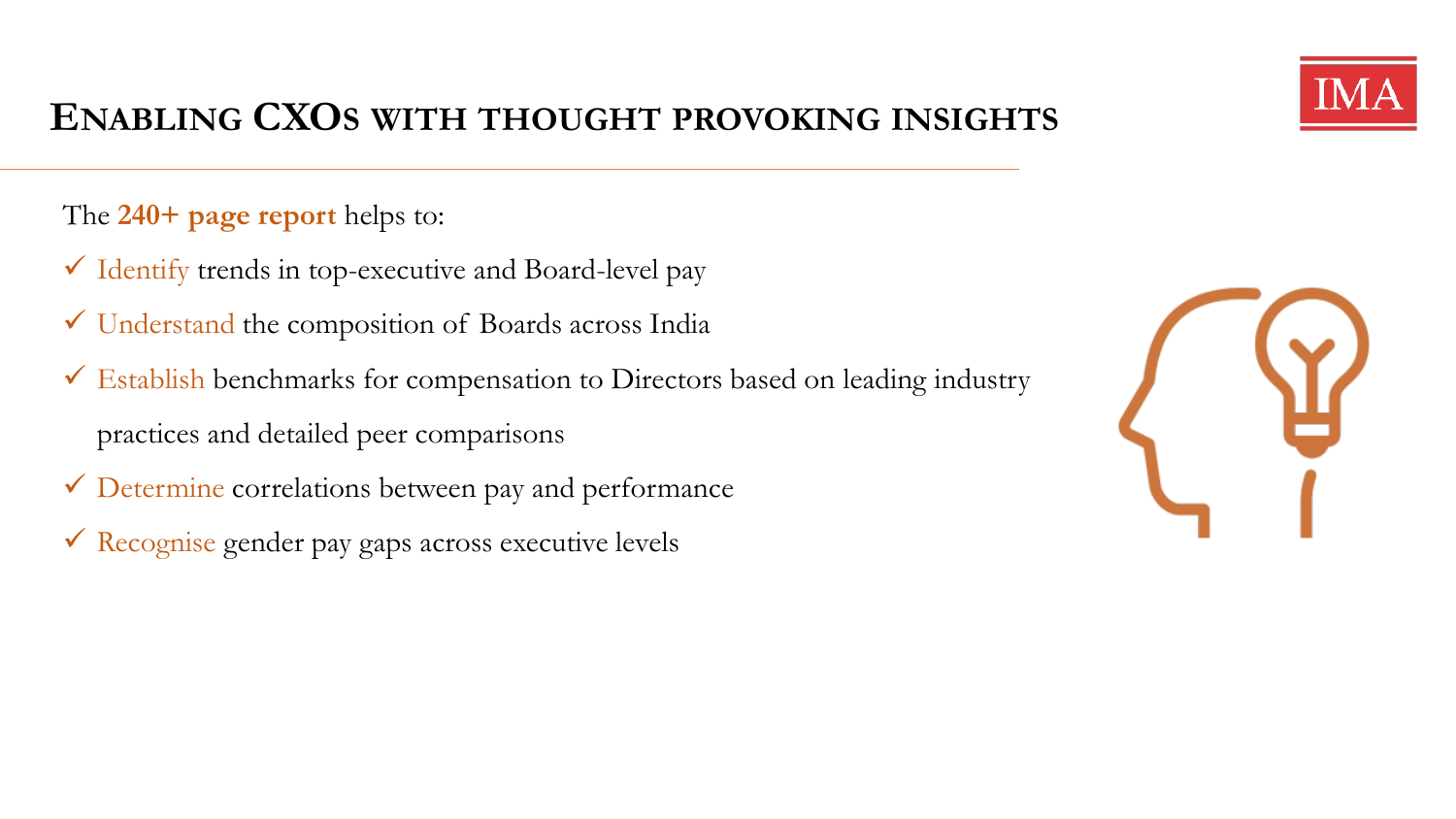## **HIGHLIGHTS AND KEY FINDINGS FROM THE REPORT**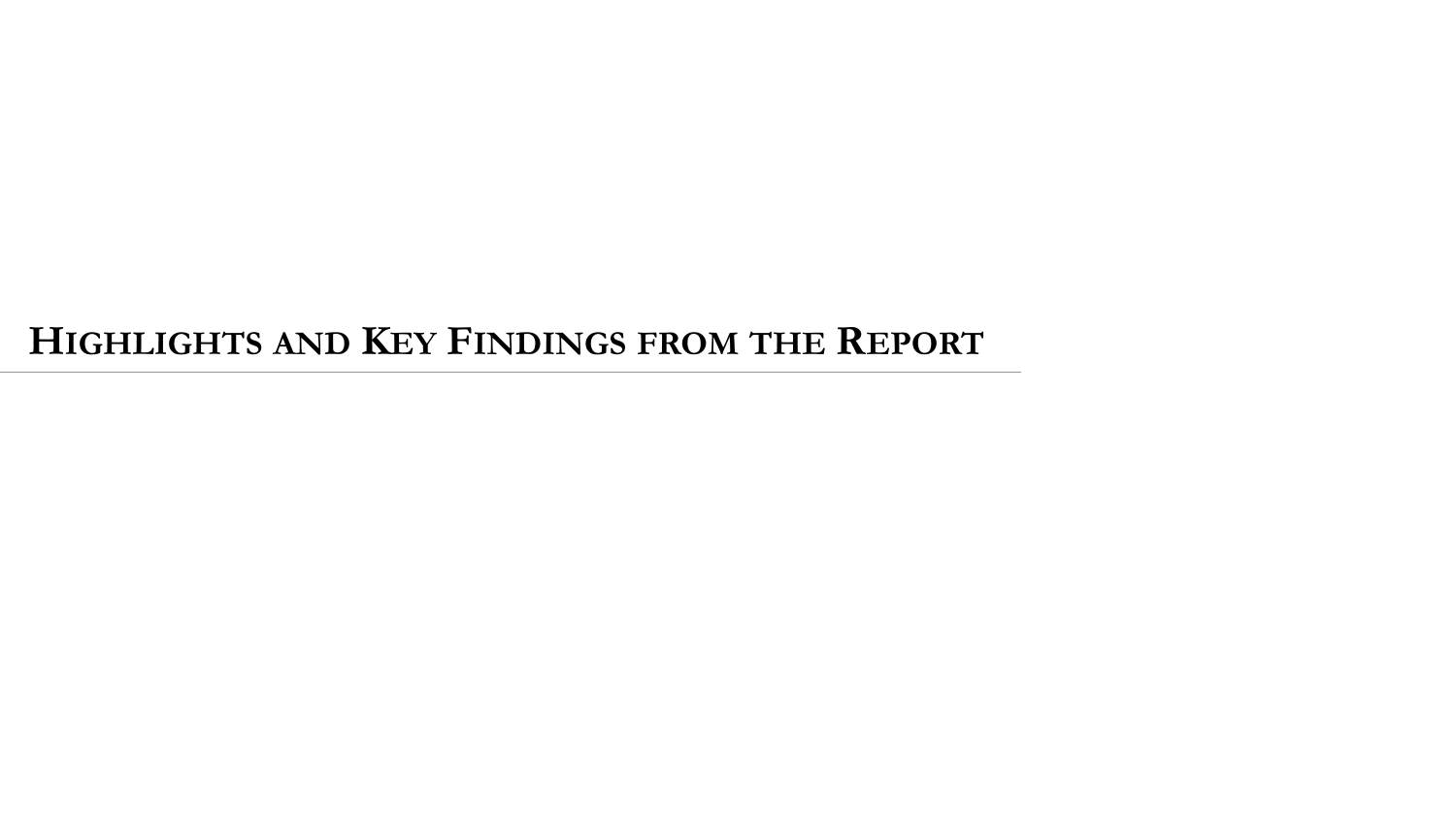# **BOARD SIZE TREND**



- Board size strongly correlates with company size. Large cap companies on average have 13 members on their Board against 9 in micro-caps. Unlisted have just 6 Board members on average.
- In general, private company Boards have remained largely the same in size whereas PSU Boards have seen a significant increase in size over the last five years.

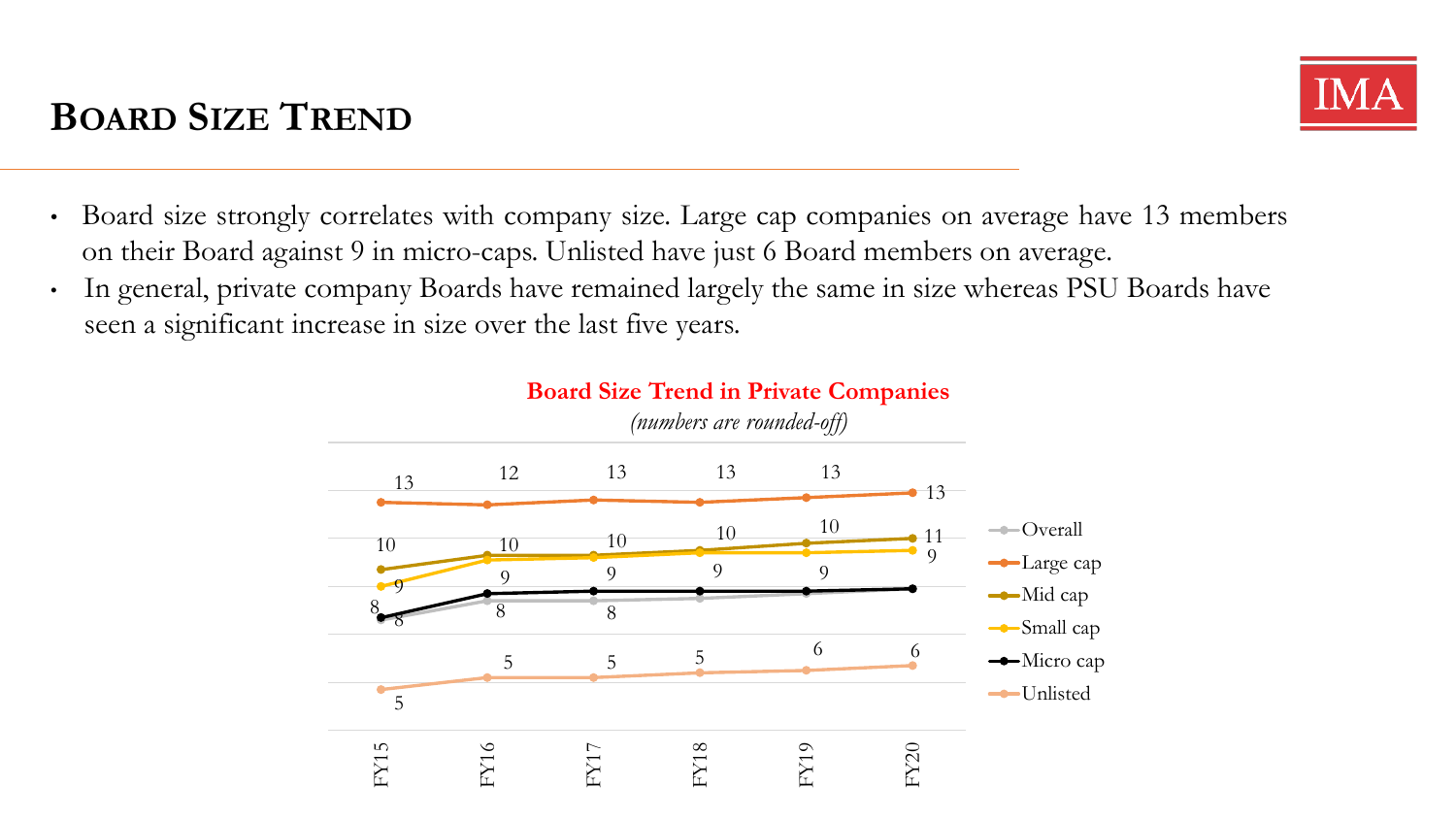# **NUMBER OF INDEPENDENT DIRECTORS**



- Despite bigger Boards, PSUs have a lower share of Independent Directors (IDs) compared to private companies.
- However, this is changing as the share of IDs on PSU Boards shows consistent growth over the years.
- On the other hand, the share of IDs on private Boards has not changed meaningfully.
- Foreign MNCs have the lowest percentage of IDs on their Boards amongst all categories of firms.



## **Share of Independent Directors**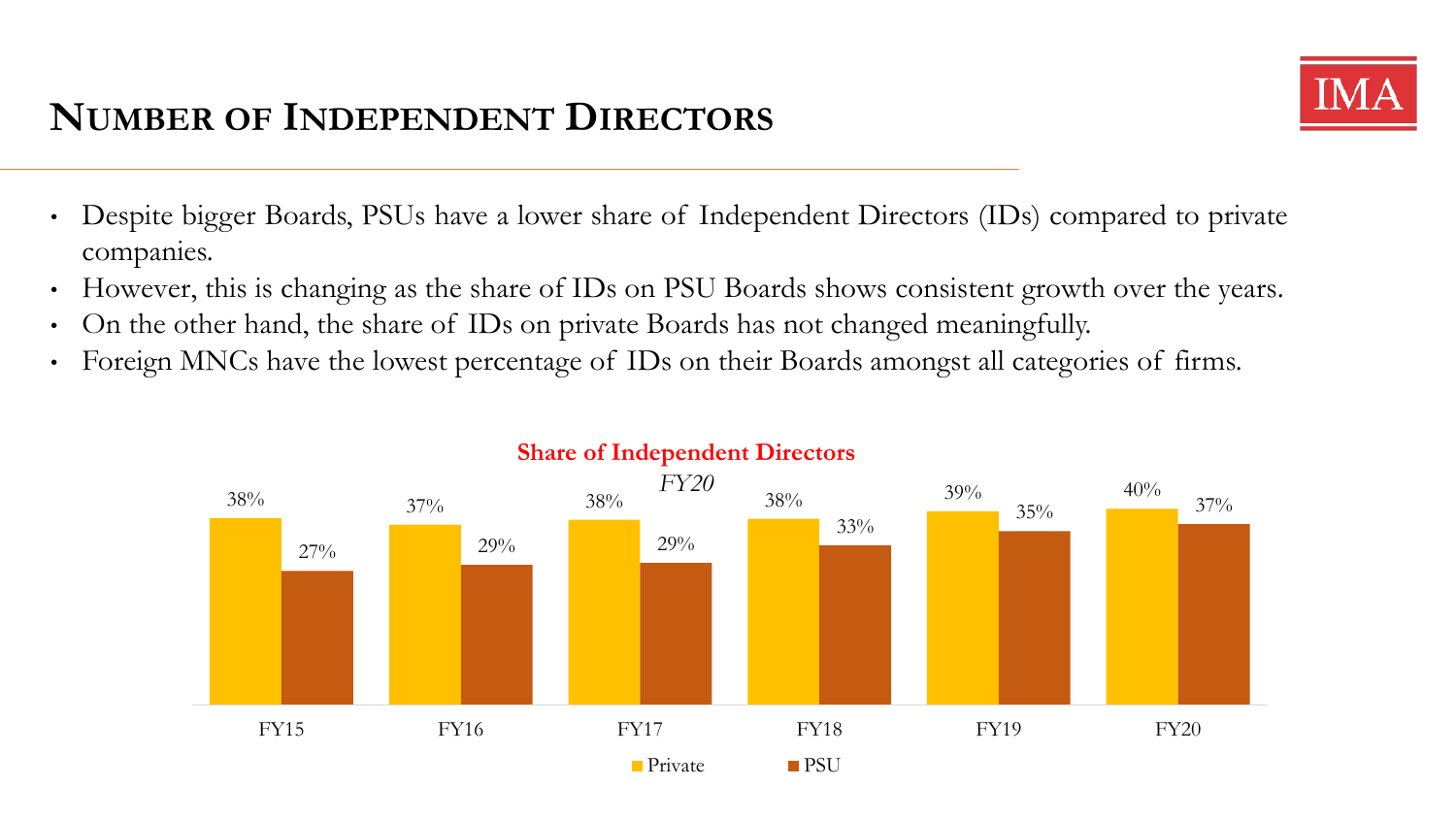# **BOARD COMPENSATION**



- In FY20, the average private sector CMD received Rs 36 million in compensation.
- The average CEO earned 85% of that amount, or Rs 31 million.
- CFOs made Rs 10.5 million a third of what CEOs earned and  $\sim 40\%$  less than EDs.
- Compensation varies by company size and other factors, requiring benchmarking at a segmented level.

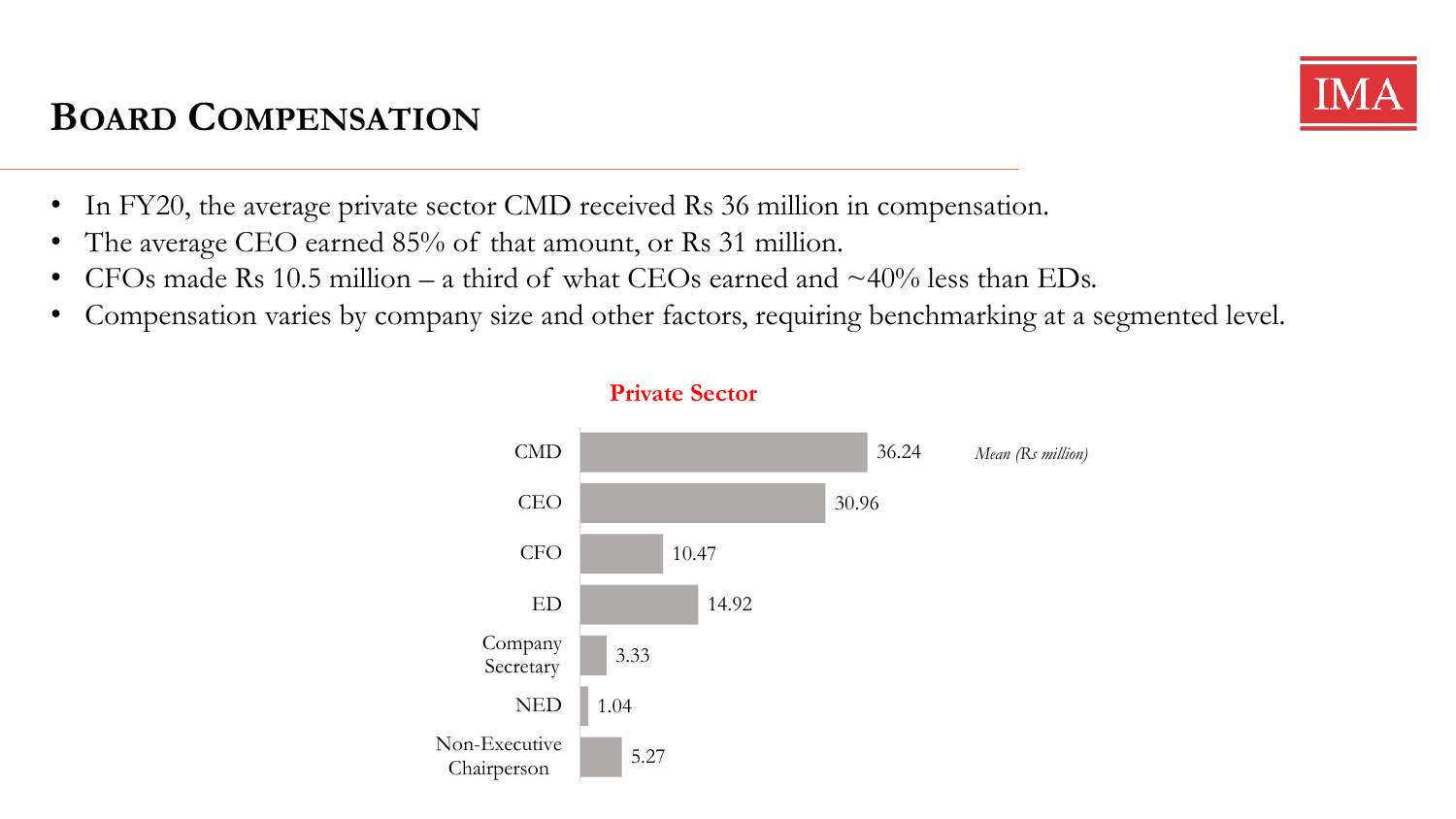# **CHANGE IN PAY**



- CEO pay registered the maximum growth in the last five years (8% pa) followed by Non Executive Directors (7% pa).
- CMD pay grew the least from FY16 to FY20. Non Executive Chairman pay has declined.



**Private Sector**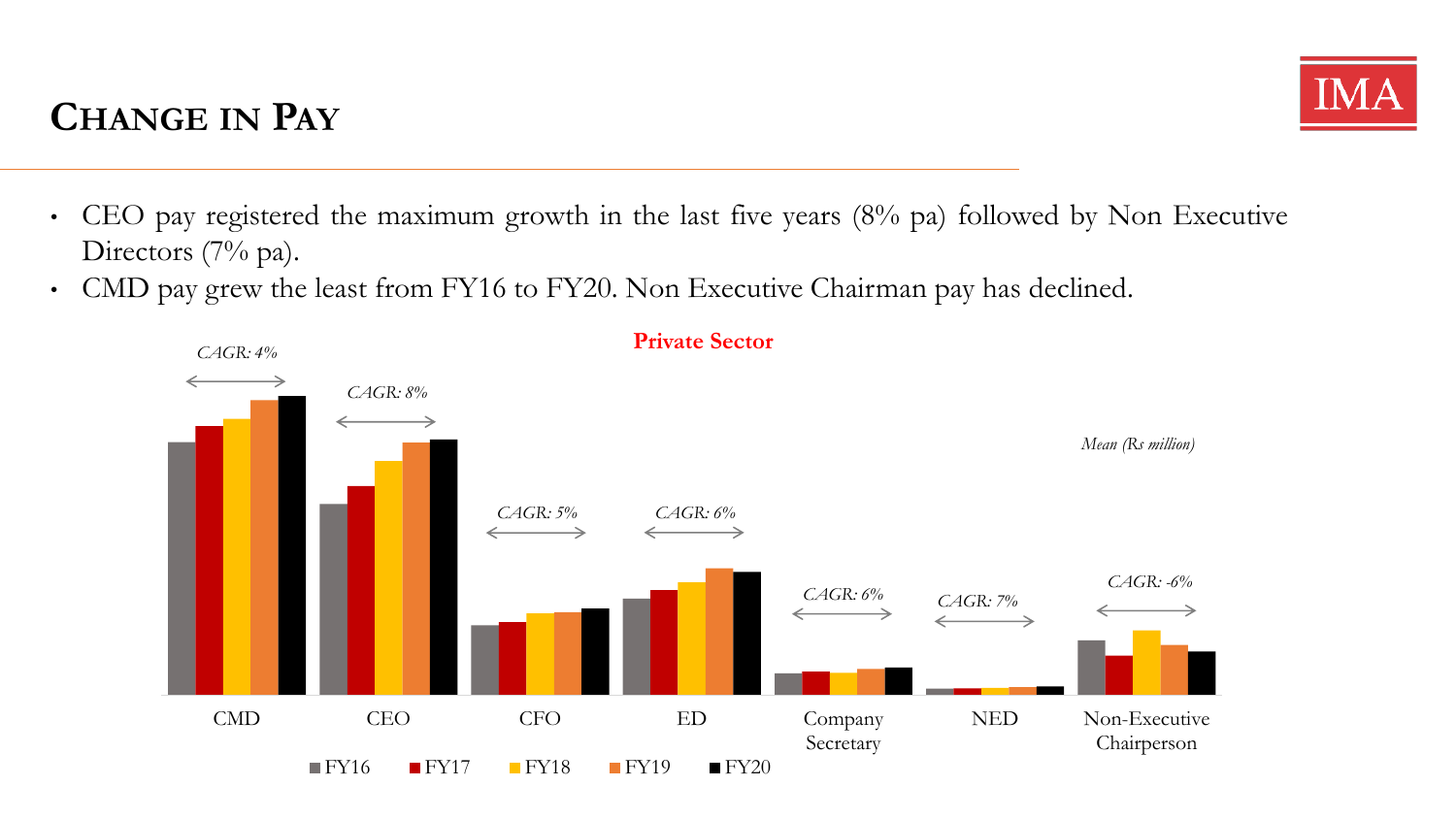# **PAY COMPOSITION FY20**

• Top Board executives earn 6-25% of their total pay as variable; in PSUs this ratio is  $5\text{-}10\%$ .



## **Pay Composition**

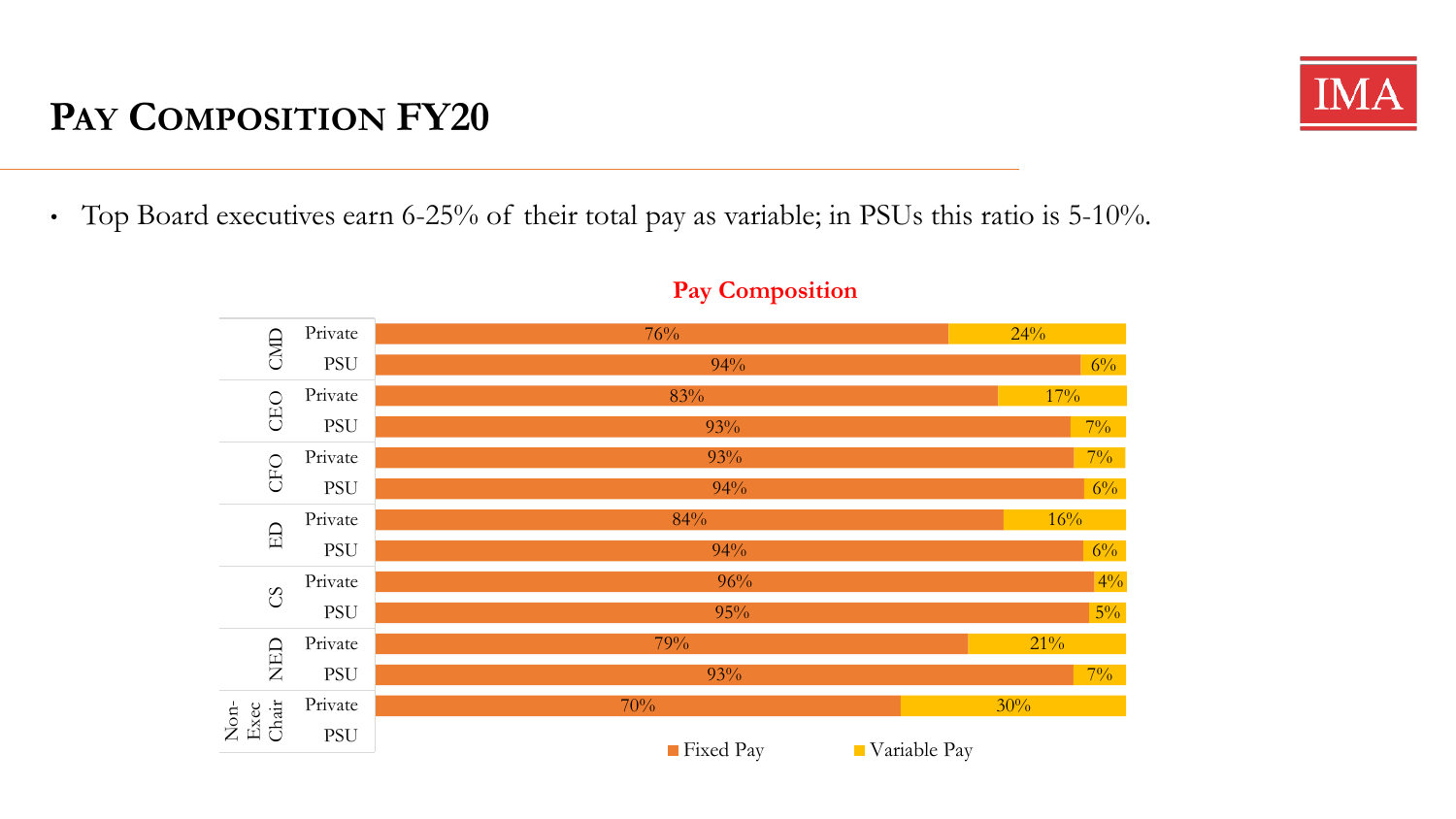

## **CEOs generally earn a bit less than CMDs, but close to 3x as much as CFOs**

- CEO pay is 77-96% of CMD pay across companies by size and ownership. The gap is biggest among mid-cap firms. In large caps, CEOs actually earn more than CMDs by 24% and in unlisted firms, they earn equally.
- On the other hand, CFO pay is more stable as a share of CEO pay (31-42%) across types of companies.



#### **CEO:CMD pay ratio CFO:CEO pay ratio**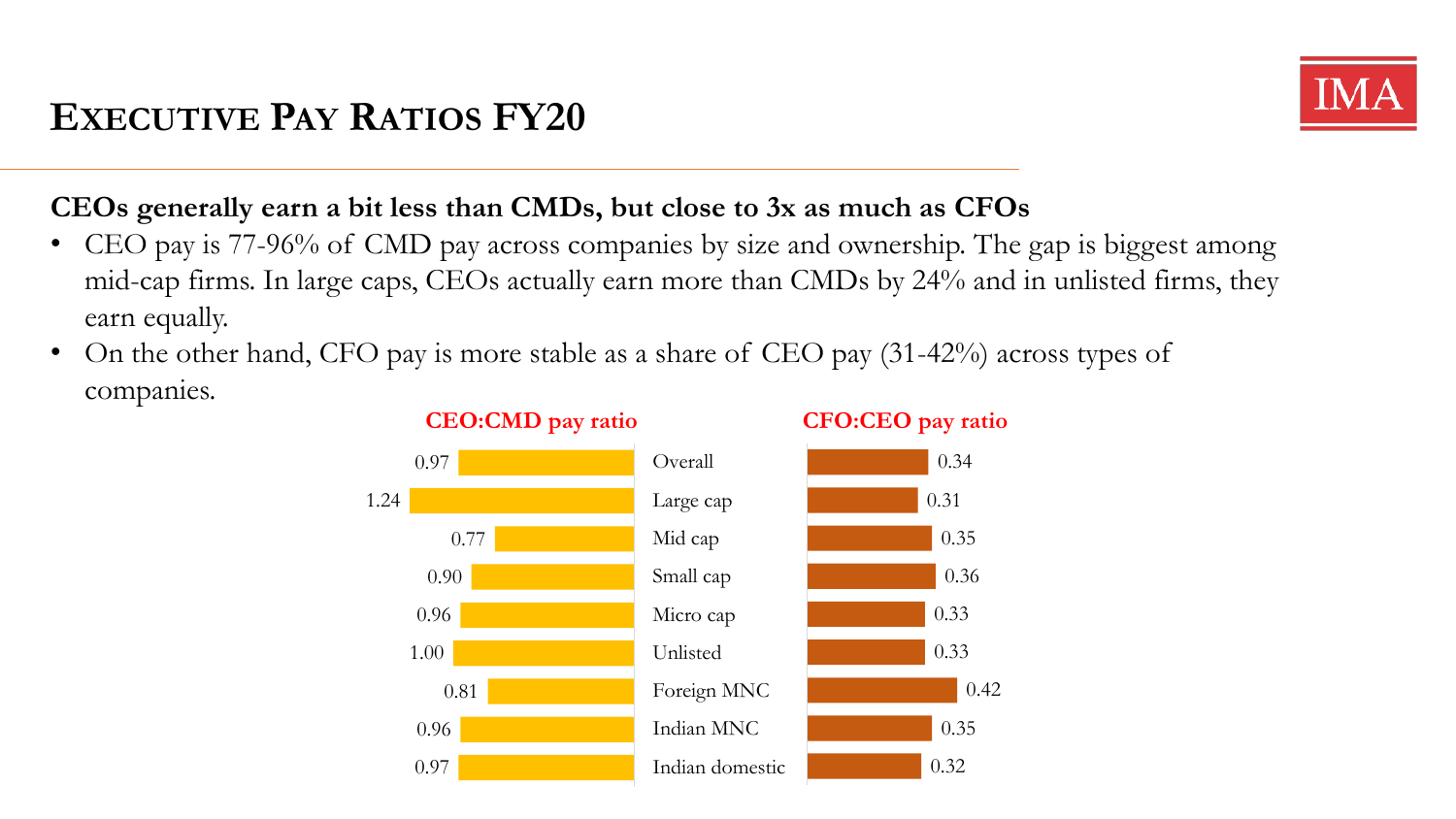## • Pay gaps exist across designations in the private sector, with men earning 27% more at the CFO position and double in the CS position, compared to women. EDs are an exception – here, the average woman earns 11% more than the average man in the private sector.



## **Executive Positions**

# **GENDER PAY GAP**

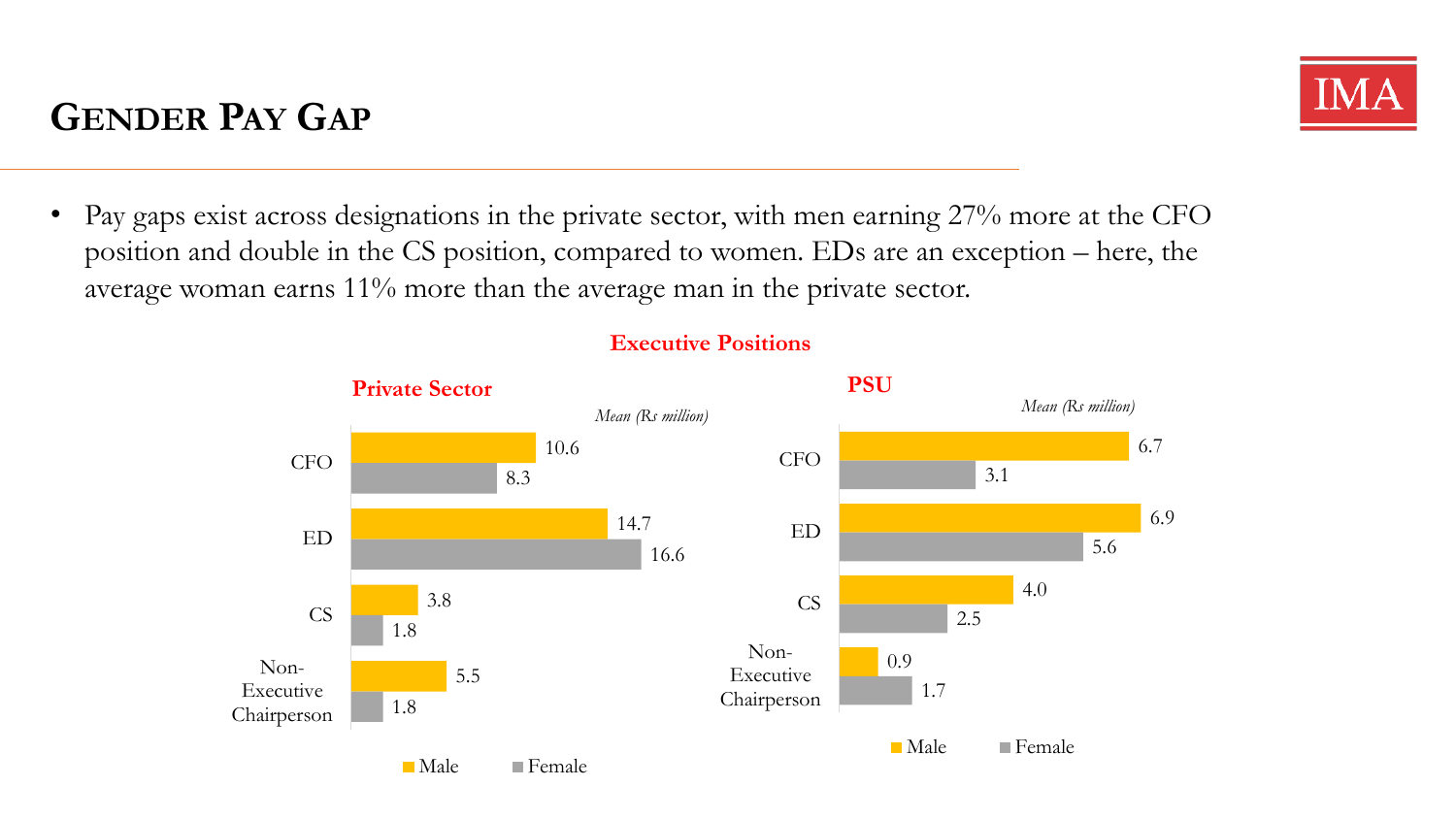## **GENDER DIVERSITY ON THE BOARD**



• Over the last 5 years, there has been a steep fall in the number of companies with *no* female directors on the Board. This suggests that diversity is starting to receive some attention.



**% Companies with No Female Directors**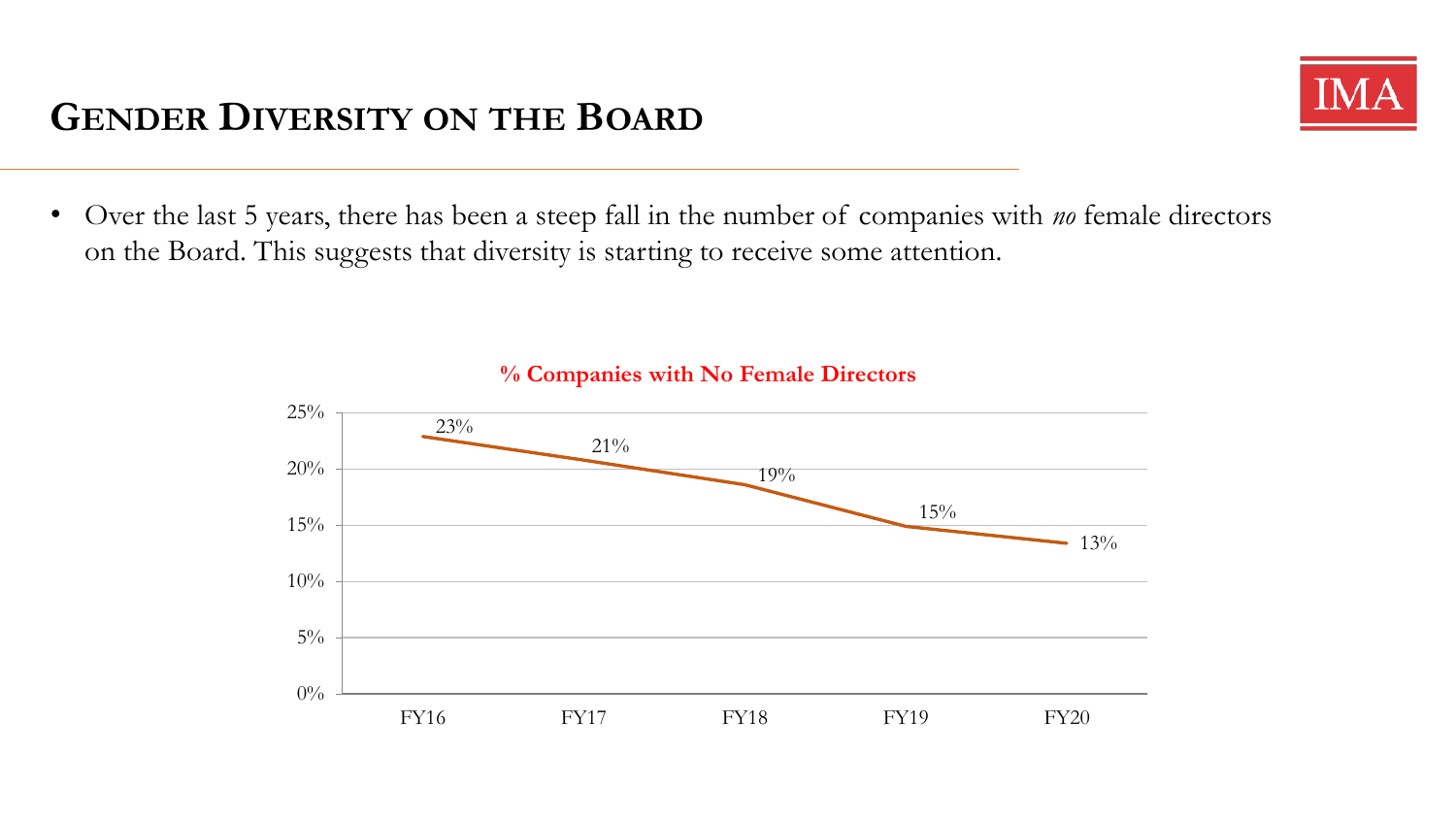# **OTHER HIGHLIGHTS**



- On the whole, in FY20, **private-sector CMDs were the highest paid of all the C-suite executives** with a CTC (cost to company) pay of **Rs 36.24 million, on average.**
- In comparison, **CEOs earned 83% of that amount** (Rs  $\sim$  31 million), up by over 34% since FY16.
- **PSU salaries are a fraction of that for their private sector peers**, with CMDs receiving **Rs 8.19 million and CEOs Rs 8.62 million** on average in FY20.
- The median pay growth for top managers has been on a downward trend with FY20 registering the least pay hike.
- In the last 5 years, NED pay has increased at an annualised 5% in the private sector and by 18% in public sector companies.
- Female representation is lowest at the CEO/MD, Chairman, CFO and Non-Executive Chairman levels, and highest among NEDs and Company Secretaries.
- A greater share of female pay is variable compared to males.

*The above highlights are some high-level examples. The full report contains detailed insights, cross-tabulations and role specific segmentations.*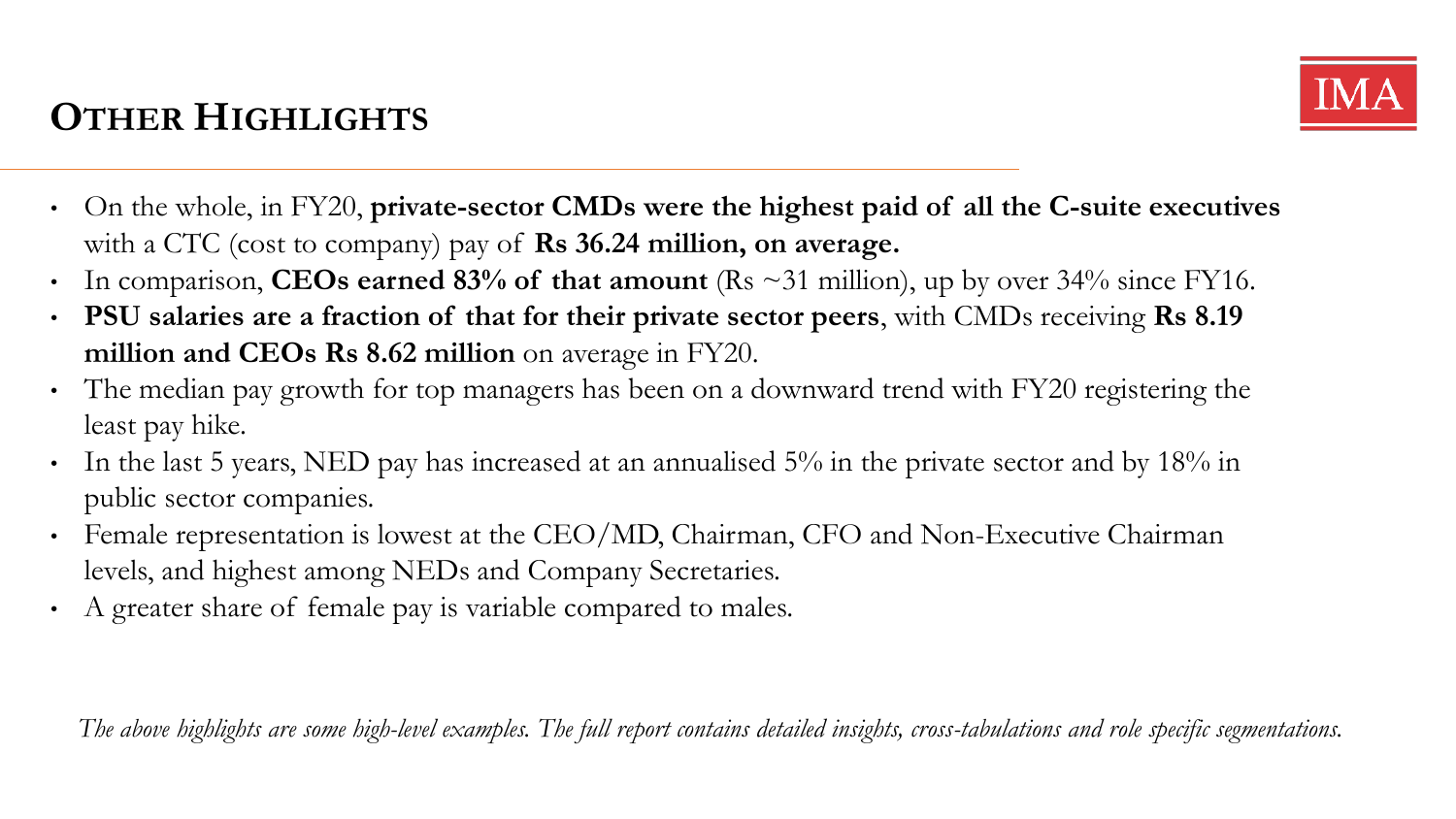

**Introduction and Overview**

- Scope and methodology
- Company demographics
	- Glossary of terms
- Executive summary

**Company Board Metrics**

- Board Size
- Number of NEDs
- Board composition:
	- Independent vs Non-Dependent Directors
	- Male vs female Representation on the Board
- Number of Board Meetings held
- Presence of the promoter on the Board
- Board Independence
- Board Pay Bill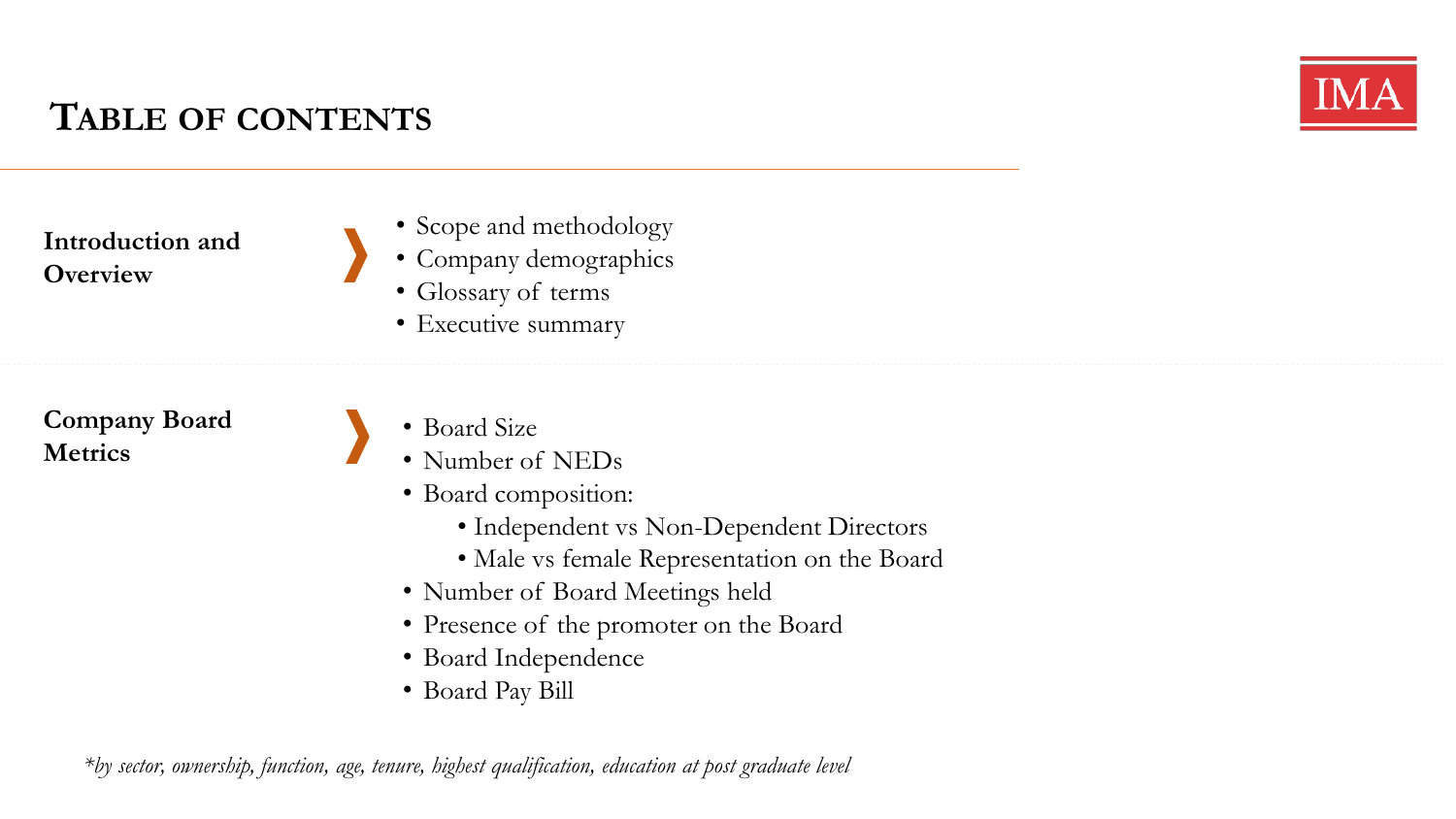

**Executive Directors' Compensation**

- Total pay (FY16-20): means, medians, 10th, 25th, 75th and 90th percentile levels, and distribution by pay-range
	- Total pay (FY15-19) by levels: Executive, CEOs/MDs, CFOs, Executive Directors, Company Secretaries
	- Composition of pay: fixed pay (and its components), variable pay (and its components, including ESOPS)
	- Changes in pay in FY16 to FY20
	- CAGR of changes in pay FY16-20 by level
	- Private sector vs PSU pay comparison (FY16-20)
	- Total pay by market cap, company age, revenue by levels; private vs PSUs
	- Highest Paid CMDs, CEOs, CFOs
	- Pay vs performance for each level correlation between revenue and pay growth; PAT and pay growth

*\*by sector, ownership, function, age, tenure, highest qualification, education at post graduate level*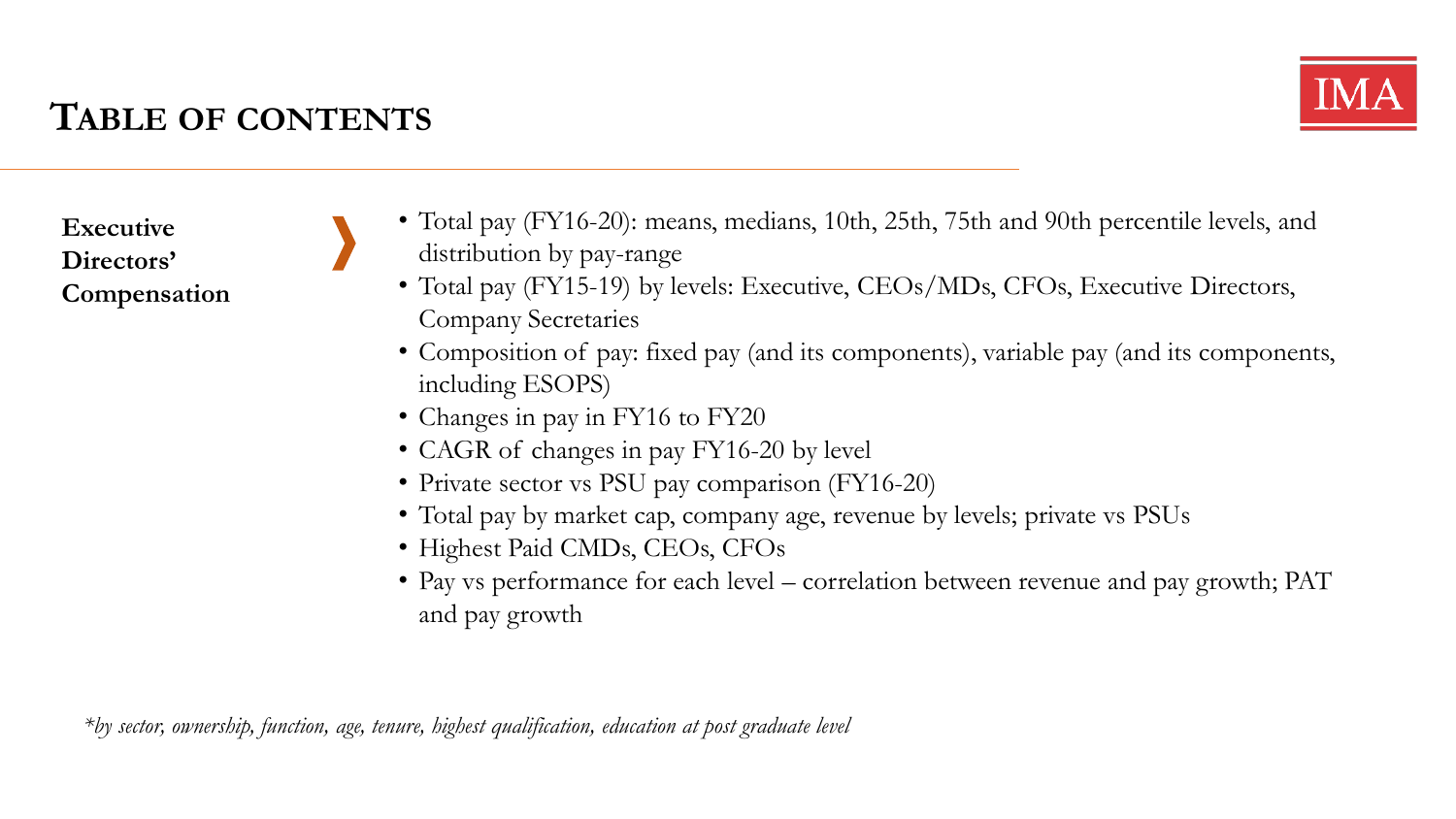

**Non-Executive Directors' Compensation**

- Total pay (FY16-20): means, medians, 10th, 25th, 75th and 90th percentile levels, and distribution by pay-range
	- Total pay (FY16-20) by levels: Non-Executive Directors and Non-Executive Chairman
	- NED and Non-Executive Chairman pay by market cap, ownership, sector
	- Composition of pay: fixed pay (and its components), variable pay (and its components, including ESOPS)
	- Changes in pay in FY16 to FY20
	- CAGR of changes in pay FY16-20 by level
	- Private sector vs PSU pay comparison (FY16-20)

*\*by sector, ownership, function, age, tenure, highest qualification, education at post graduate level*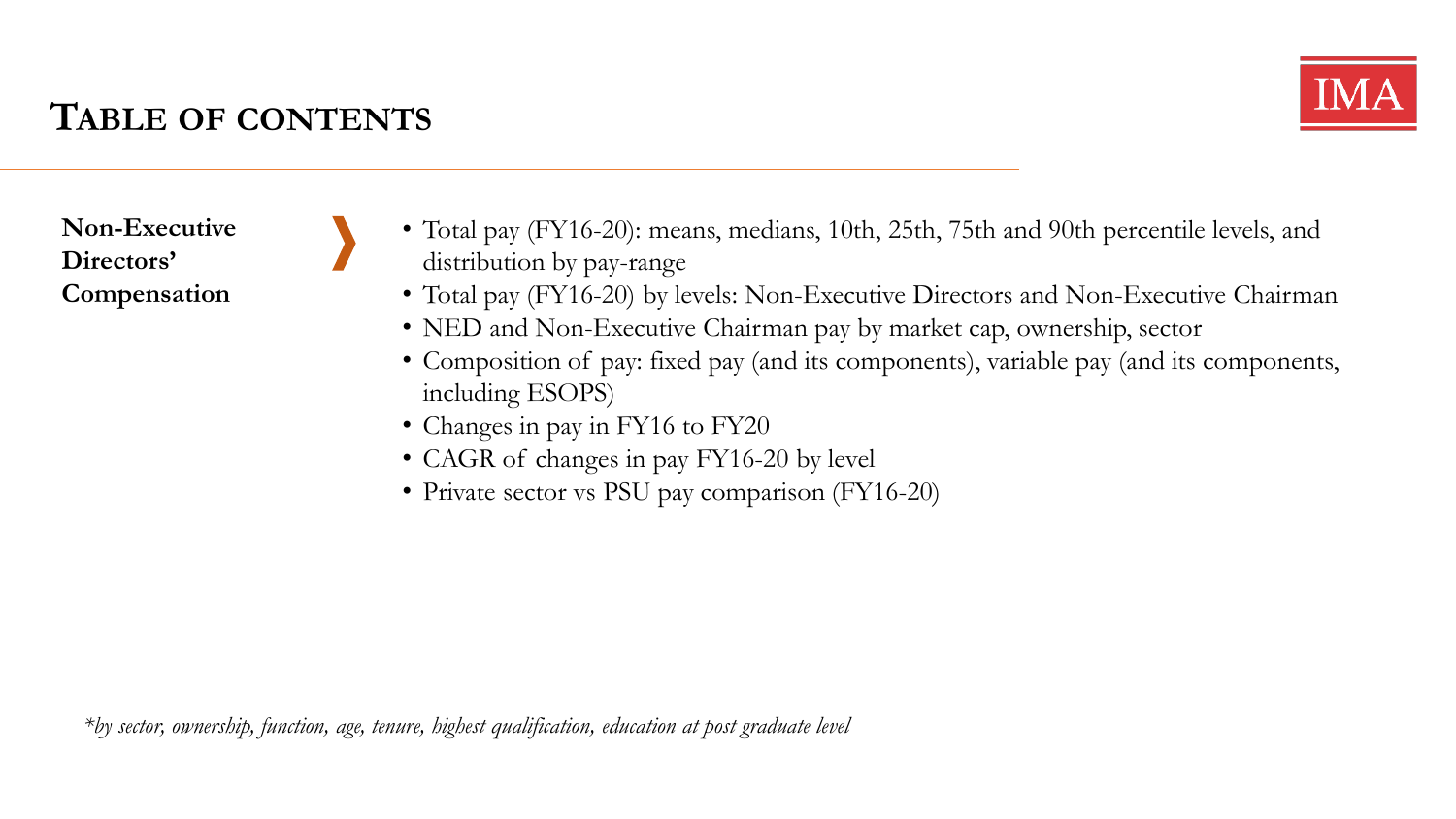

**Gender Diversity and Equality**

- Male-Female Representation by Level
- Companies with no Female Representation
- Gender-wise Pay Split by Level
- Change in Pay FY16-20: Gender Split
- Female Pay Composition

**Annexure** *(200+ pages)*

- Detailed **7-way cross tabs** by designation, market cap, ownership, company age, revenue, PAT, sector, for:
- Board Metrics: Board size Private vs PSU; for ESG companies: mean, median,  $10<sup>th</sup>$ percentile,  $75<sup>th</sup>$  percentile,  $90<sup>th</sup>$  percentile; trends in total number of directors – FY15 to FY20; Independent vs non-independent directors; Distribution of Executive Chairman and IDs on company Boards; Promoter presence on the Board; Board meetings and distribution
- Executive and Non-Executive Compensation: Total pay by level; 3-way cross splits by revenue, ownership, sector; Designation wise: pay trends, change in pay, pay composition
- Gender diversity: female representation by level, companies with no female director, pay ratio (men vs women), variable pay share (men vs women)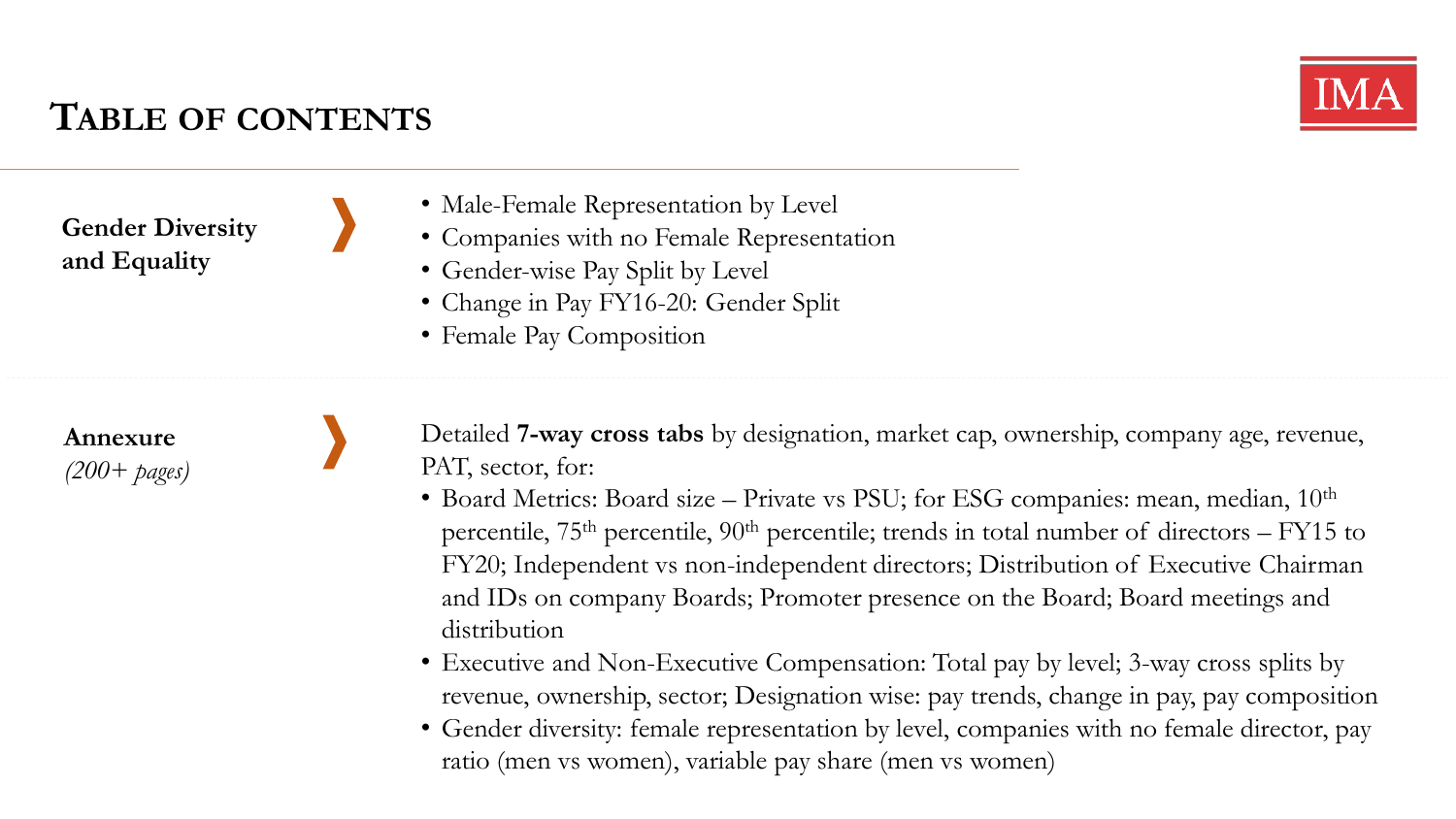- The full report, including detailed annexures, is priced at **Rs 75,000 + GST**
- Special fees for:
	- Members of IMA Forums: **Rs 40,000 + GST**
	- Companies that purchased the 2019 edition of the report: **20% discount**

**To purchase a copy, please click [here](https://www.ima-india.com/reports/DC_Report_2020/)**



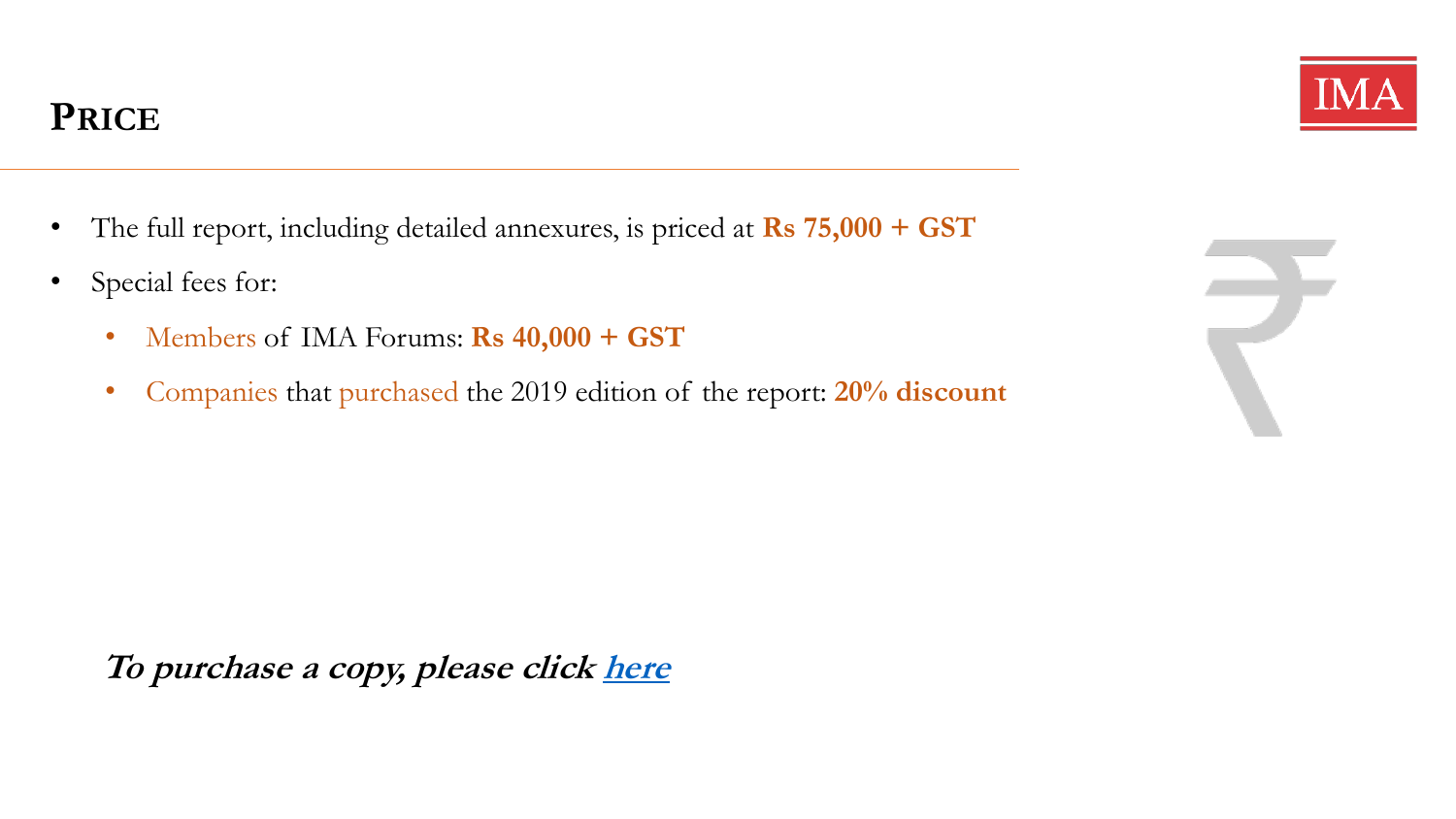## **OUR PORTFOLIO OF RESEARCH REPORTS**